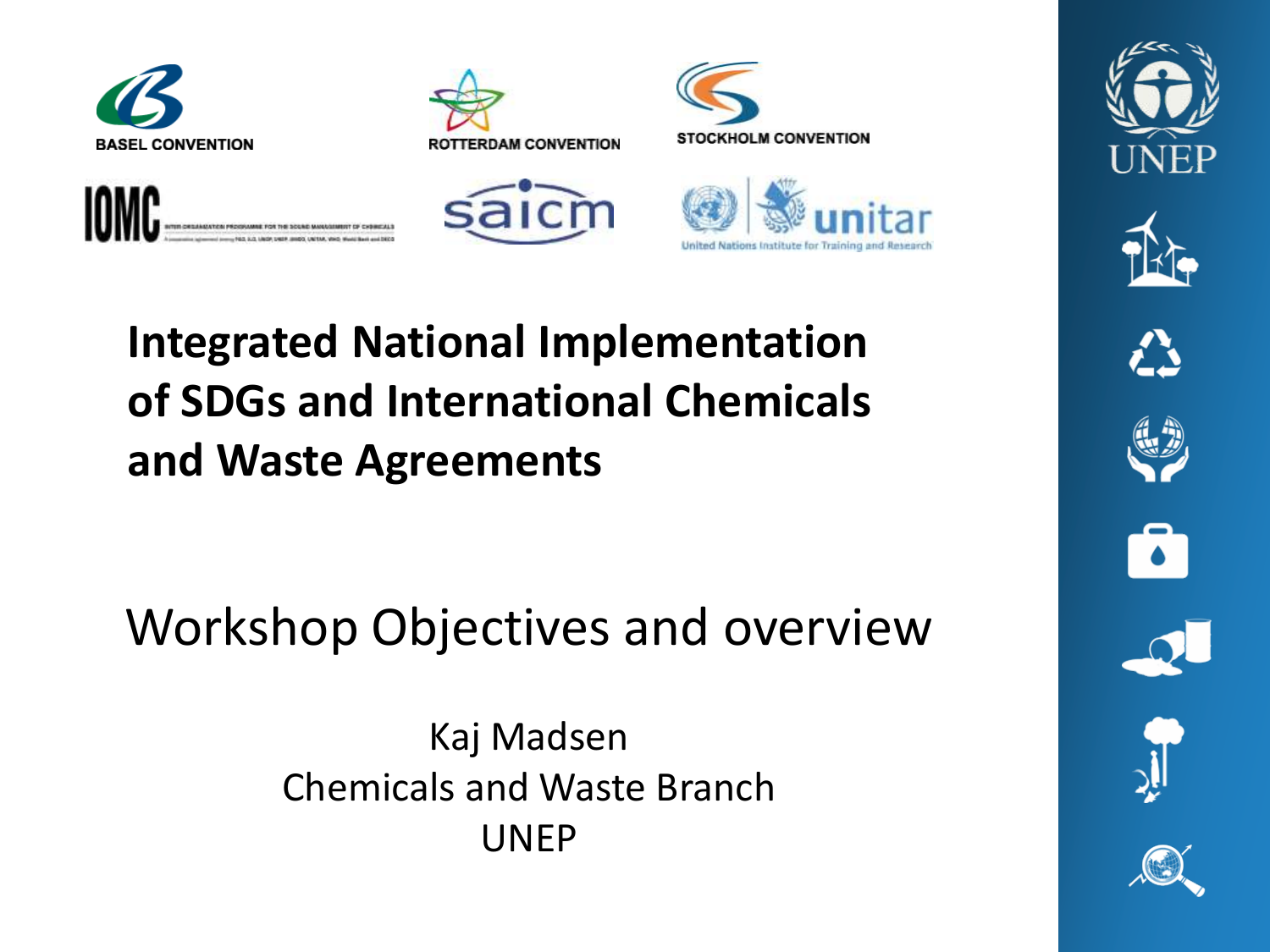### **Overall Goal**

Advance common understanding, commitment and action to integrate SMCW effectively into national implementation of SDGs and development planning

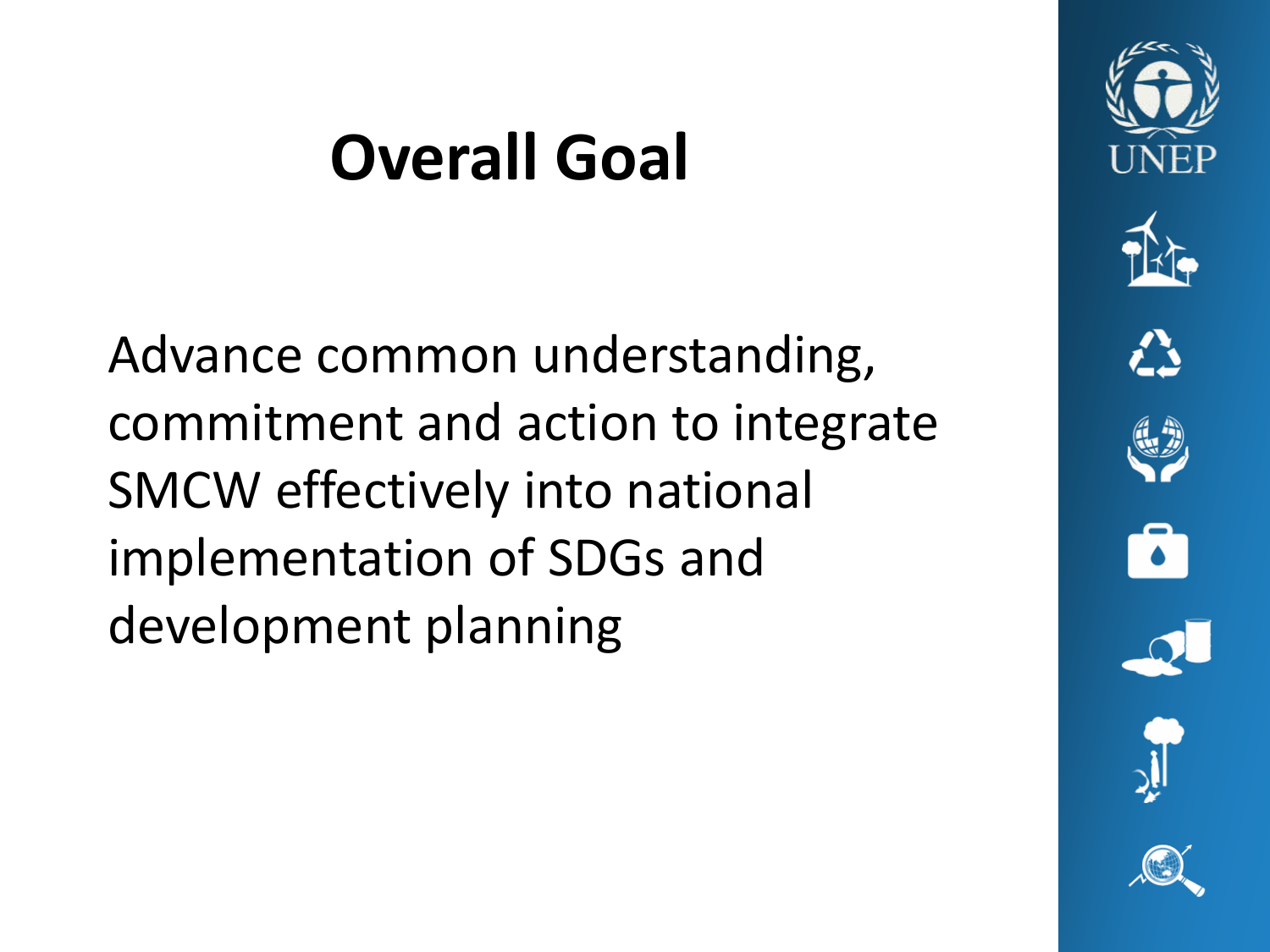### **Specific objectives**

**Advance analysis** of how SMCW is relevant for and affects implementation of the SDGs (and vice versa) **Capture early action** and good practices by governments, industry, academia and civil society **Identify key determinants** for the effective integrated implementation of the SDGs and SMCW in the context of national and sectoral development planning **Explore practical approaches** for effective monitoring of SMCW in the context of SDGs implementation **Identify interest in and opportunities** for capacity development, partnerships and further action

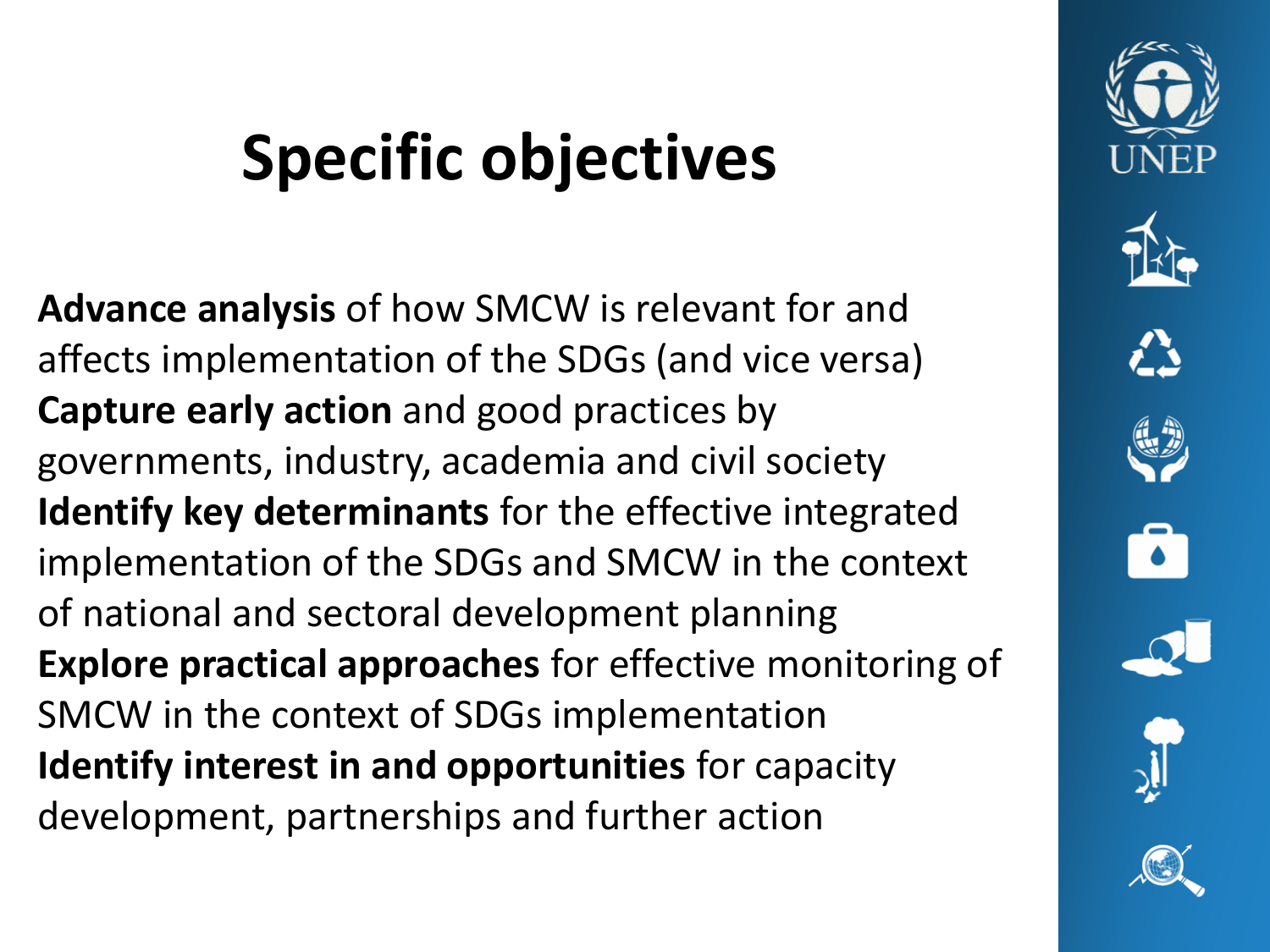# **Workshop set up**

- **Session 1:** To facilitate Understanding of how sound management of chemicals and waste (SMCW) can contribute towards achievement of the SDGS and vice versa (Panels)
- **Session 2:** Taking stock of early action and opportunities (Panels)
- **Session 3:** Examining selected SDGs in more depth (Parallel panels and working groups)

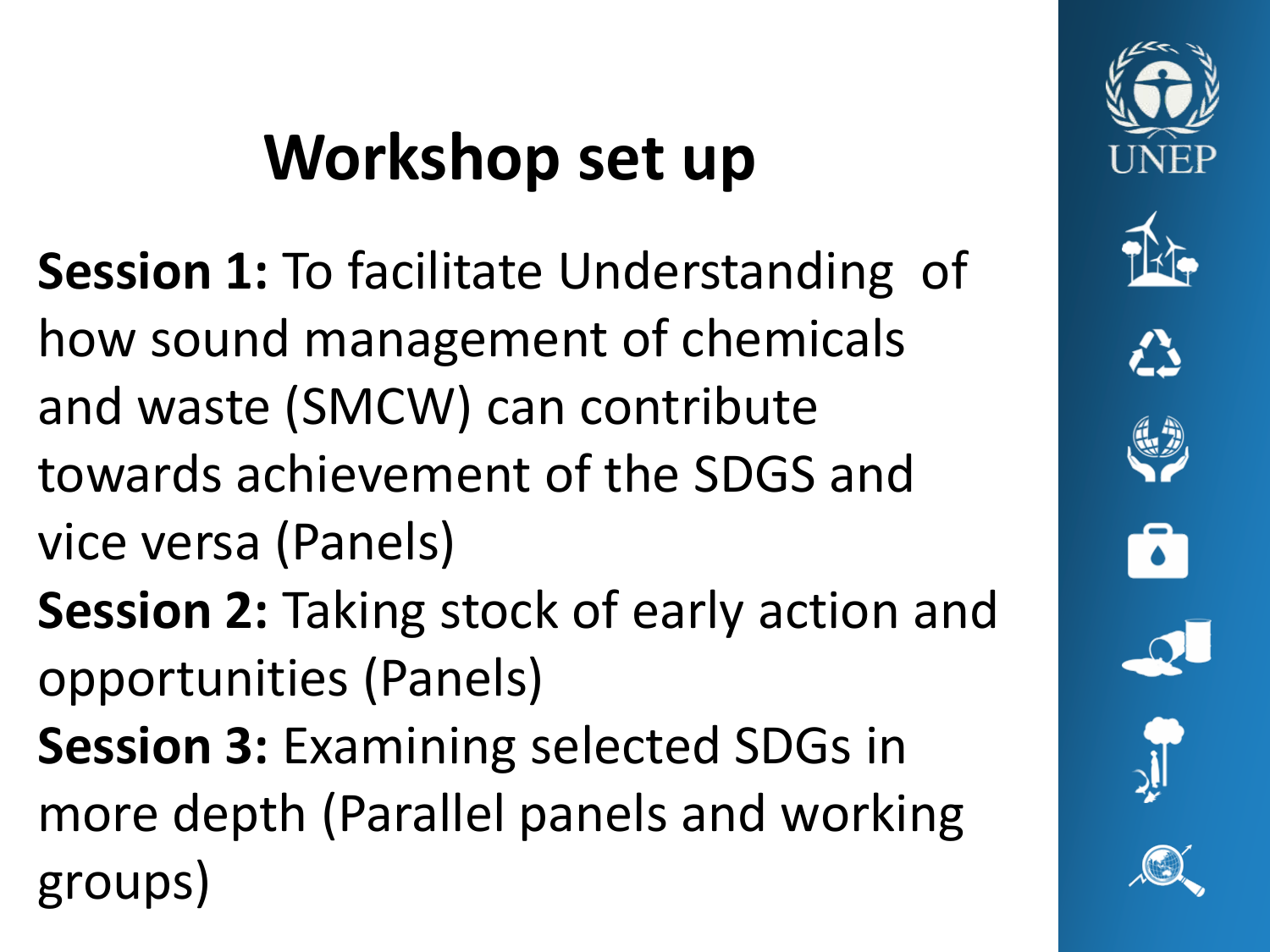# **Workshop set up**

Session 4: Institutions, incentives and communication (Parallel panels) Session 5: Indicators of progress and monitoring (Working groups) Session 6: Partnerships and development cooperation in the new development agenda (Panels) Session 7: Conclusions and follow-up

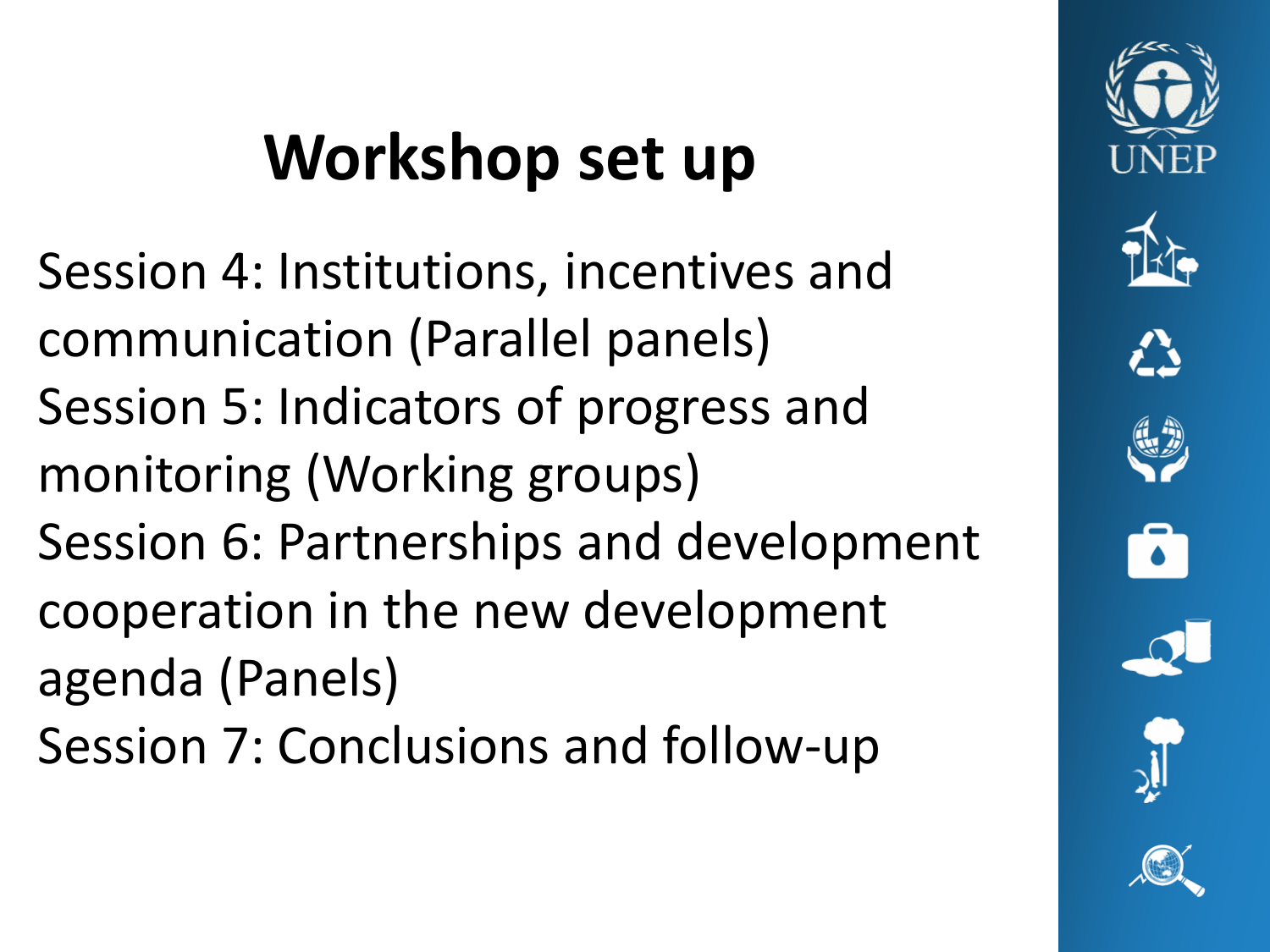### **Capturing Key Insights and Highlights**

- **1. Capturing insights from panels and working group**
- Note taking by secretariat
- Moderator and note taker finalize panel and working group summaries